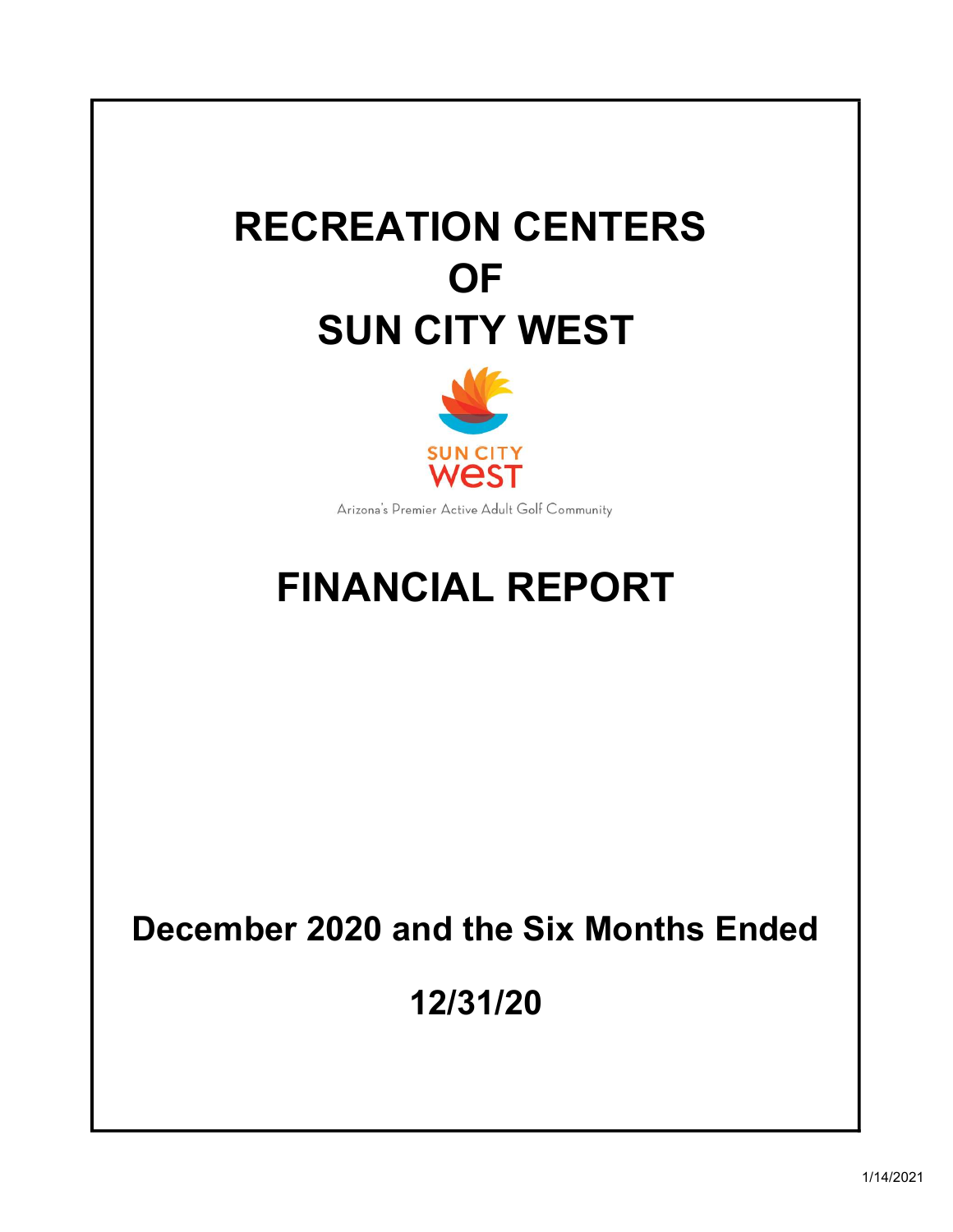#### Recreation Centers of Sun City West, Inc. Summary of Revenues & Expenses December 31, 2020

|                |                          | <b>Current Month</b> |               |                |                                        |              |                          |               |             |               |  |
|----------------|--------------------------|----------------------|---------------|----------------|----------------------------------------|--------------|--------------------------|---------------|-------------|---------------|--|
|                |                          | Variance             |               | Variance       |                                        |              |                          | Variance      |             | Variance      |  |
| Actual         | <b>Budget</b>            | Favorable /          | P/Y Act       | Favorable /    |                                        | Actual       | <b>Budget</b>            | Favorable /   | P/Y Act     | Favorable /   |  |
|                |                          | (Unfavorable)        |               | (Unfavorable)  |                                        |              |                          | (Unfavorable) |             | (Unfavorable) |  |
|                |                          |                      |               |                | <b>Operating Revenues</b>              |              |                          |               |             |               |  |
| 1,215,603      | 1,262,872                | (47, 268)            | 1,238,324     | (22, 721)      | Membership                             | 7,223,754    | 7,313,008                | (89, 254)     | 7,141,079   | 82,675        |  |
| 2,723          | 24,205                   | (21, 482)            | 19,903        | (17, 180)      | Recreation                             | 7,178        | 68,845                   | (61, 667)     | 71,867      | (64, 689)     |  |
| 894,522        | 779,730                  | 114,792              | 688,093       | 206,430        | <b>Golf Fees</b>                       | 3,120,759    | 2,893,290                | 227,469       | 2,556,024   | 564,734       |  |
| 38,171         | 62,352                   | (24, 181)            | 60,203        | (22, 031)      | <b>Sports Pavilion</b>                 | 197,253      | 286,148                  | (88, 895)     | 314,866     | (117, 613)    |  |
| (1,695)        | 22,440                   | (24, 135)            | (1, 487)      | (208)          | <b>Special Events</b>                  | (11, 339)    | 70,810                   | (82, 149)     | 47,133      | (58, 472)     |  |
| 93,909         | 83,385                   | 10,523               | 61,422        | 32,487         | Ancillary Revenue                      | 388,119      | 337,804                  | 50,315        | 325,635     | 62,484        |  |
| 11,039         | 27,948                   | (16,909)             | 23,376        | (12, 337)      | Merchandise Sales (net)                | 40,004       | 115,978                  | (75, 973)     | 94,727      | (54, 722)     |  |
| 10,320         | 29,024                   | (18, 704)            | 25,426        | (15, 106)      | Food and Beverage (net)                | 42,347       | 110,606                  | (68, 260)     | 103,477     | (61, 131)     |  |
| $\blacksquare$ | 180                      | (180)                | $\frac{1}{2}$ |                | Interest Income - Operating            | $\mathbf{r}$ | 360                      | (360)         | 250         | (250)         |  |
| 507            | 698                      | (191)                | 982           | (474)          | Other Income                           | (24, 685)    | 2,830                    | (27, 515)     | (4,400)     | (20, 286)     |  |
| 2,265,101      | 2,292,835                | (27, 734)            | 2,116,241     | 148,859        | <b>Operating Revenues Total</b>        | 10,983,389   | 11,199,678               | (216, 289)    | 10,650,659  | 332,730       |  |
|                |                          |                      |               |                | <b>Operating Expenses</b>              |              |                          |               |             |               |  |
| 1,177,876      | 1,273,570                | 95,693               | 1,193,082     | 15,206         | Wages & Benefits                       | 7,104,055    | 7,570,366                | 466,311       | 6,974,115   | (129, 940)    |  |
| 166,027        | 188,600                  | 22,573               | 123,589       | (42, 438)      | <b>Utilities</b>                       | 1,257,511    | 1,385,308                | 127,797       | 1,281,121   | 23,610        |  |
| 70,670         | 80,175                   | 9,505                | 113,076       | 42,406         | Repairs & Maintenance                  | 757,862      | 915,250                  | 157,388       | 820,501     | 62,638        |  |
| 53,954         | 41,390                   | (12, 564)            | 14,285        | (39, 669)      | Landscape Maintenance                  | 1,052,604    | 997,940                  | (54, 664)     | 1,009,203   | (43, 401)     |  |
| 27,287         | 53,360                   | 26,073               | 40,023        | 12,736         | Supplies & Services                    | 230,841      | 326,190                  | 95,349        | 299,422     | 68,580        |  |
| 9,946          | 24,305                   | 14,359               | 16,453        | 6,508          | Equipment                              | 92,575       | 222,560                  | 129,985       | 175,494     | 82,919        |  |
| 60,683         | 57,804                   | (2,878)              | 44,581        | (16, 101)      | Taxes & Insurance                      | 311,327      | 334,396                  | 23,069        | 281,793     | (29, 534)     |  |
| 43,324         | 36,070                   | (7, 254)             | 33,110        | (10, 214)      | Interest & Financial Expense           | 186,146      | 159,300                  | (26, 846)     | 153,736     | (32, 409)     |  |
| 42,811         | 42,582                   | (230)                | 42,485        | (326)          | <b>Operating Expenses</b>              | 210,552      | 247,894                  | 37,342        | 200,930     | (9,622)       |  |
| 6,564          | 22,555                   | 15,991               | 9,984         | 3,420          | Legal & Professional                   | 84,443       | 149,850                  | 65,407        | 98,784      | 14,342        |  |
| 8,777          | 41,285                   | 32,508               | 37,559        | 28,782         | <b>Employee Related Expenses</b>       | 85,046       | 127,935                  | 42,889        | 104,220     | 19,174        |  |
| 1,667,920      | 1,861,695                | 193,775              | 1,668,229     | 309            | <b>Operating Expenses Total</b>        | 11,372,960   | 12,436,988               | 1,064,029     | 11,399,318  | 26,359        |  |
| 597,181        | 431,140                  | 166,041              | 448,013       | 149,168        | <b>Operating Cash Inflow/(Outflow)</b> | (389, 570)   | (1, 237, 310)            | 847,740       | (748, 659)  | 359,088       |  |
|                |                          |                      |               |                |                                        |              |                          |               |             |               |  |
|                |                          |                      |               |                | <b>Capital Related</b>                 |              |                          |               |             |               |  |
| 323,576        | 73,500                   | 250,076              | 122,969       | 200,607        | Investment Income - Reserves           | 520,045      | 267,470                  | 252,575       | 341,688     | 178,356       |  |
|                | (2,703)                  | 2,703                |               | $\overline{a}$ | <b>Investment Fees</b>                 | (15,081)     | (16, 215)                | 1,134         | (14, 298)   | (782)         |  |
|                |                          |                      |               | $\overline{a}$ | Investments-Realized - Gain/Loss)      | 3,076,066    | $\overline{\phantom{a}}$ | 3,076,066     | 102         | 3,075,964     |  |
| (122, 587)     | $\overline{\phantom{a}}$ | (122, 587)           | 163,409       | (285,996)      | Investments Unrealized - Gain/ (Loss)  | (1,454,298)  | $\blacksquare$           | (1,454,298)   | 826,404     | (2, 280, 701) |  |
|                |                          |                      |               |                | <b>Club Funded</b>                     |              |                          |               | 4,885       | (4,885)       |  |
| 413,000        | 360,500                  | 52,500               | 360,500       | 52,500         | <b>Asset Preservation Fee</b>          | 2,327,500    | 2,033,500                | 294,000       | 1,983,300   | 344,200       |  |
| 3,875          |                          | 3,875                | (3,801)       | 7,677          | Gain/(Loss) on Asset Disposal          | 27,575       | (55, 560)                | 83,135        | (47, 272)   | 74,848        |  |
| (349, 664)     | (363, 555)               | 13,890               | (308, 669)    | (40, 995)      | <b>Depreciation Expense</b>            | (1,903,295)  | (2,063,016)              | 159,721       | (1,797,030) | (106, 265)    |  |
| 268,201        | 67,743                   | 200,458              | 334,408       | (66, 207)      | <b>Capital Related Total</b>           | 2,578,512    | 166,179                  | 2,412,333     | 1,297,778   | 1,280,734     |  |
|                |                          |                      |               |                |                                        |              |                          |               |             |               |  |
| 865,381        | 498,883                  | 366,499              | 782,420       | 82,961         | Revenues Over (Under) Expenses         | 2,188,942    | (1,071,131)              | 3,260,073     | 549,119     | 1,639,823     |  |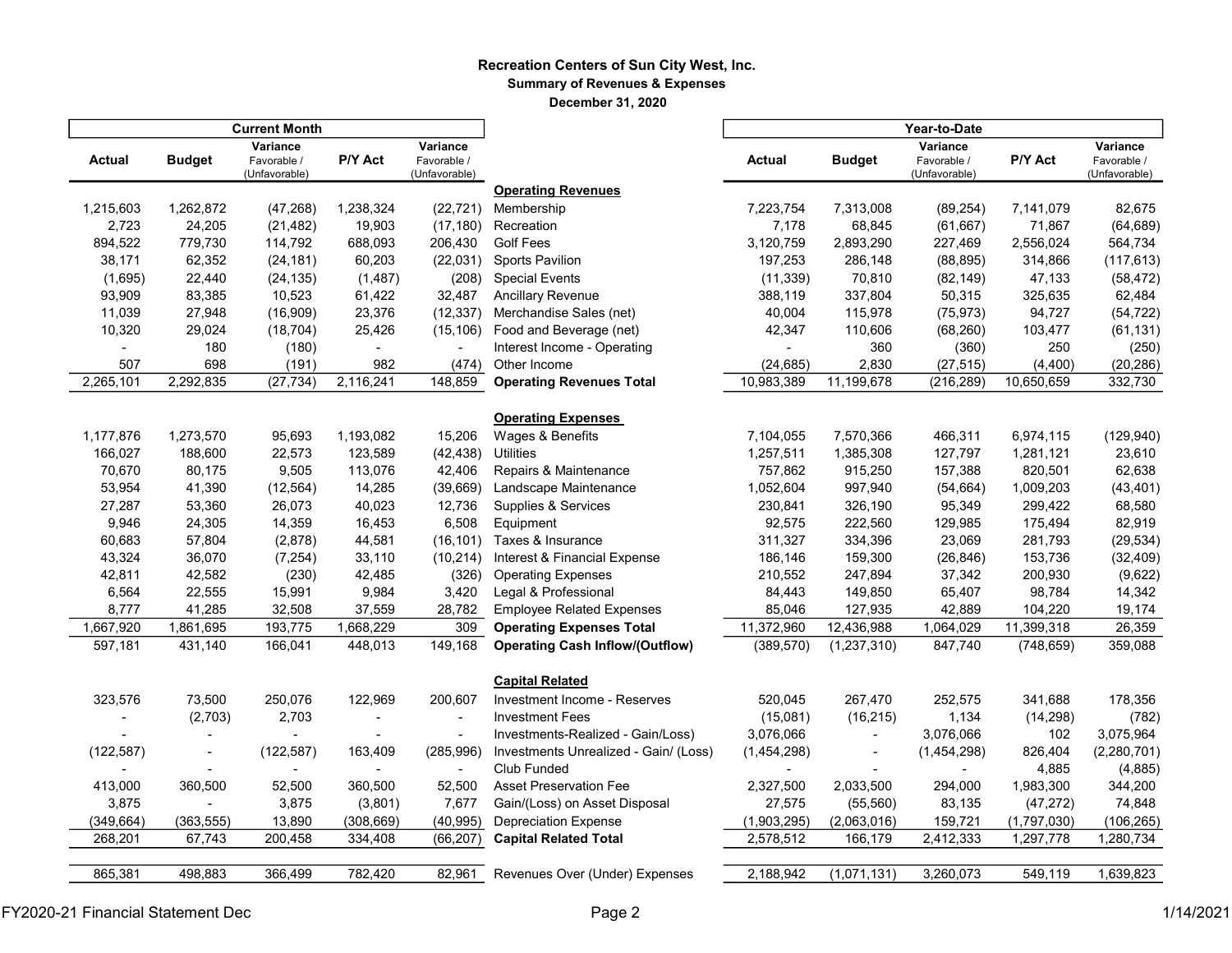#### Recreation Centers of Sun City West, Inc. Financial Statement Notes December 31, 2020

EXCESS OF REVENUES OVER/(UNDER) EXPENSES - December was favorable to Budget by \$366K and favorable to Prior Year (hereinafter PY) by \$83K. Year to date (hereinafter YTD) was favorable to budget by \$3.3M and prior year by \$1.6M.

NET OPERATING INCOME - December was favorable to Budget and PY by \$166K and \$149K, respectively. YTD was favorable to Budget by \$848K and PY by \$359K.

REVENUES - December revenues were unfavorable to Budget by \$28K and favorable to PY by \$149K. YTD revenues are unfavorable to Budget by \$216K and favorable to PY by \$333K.

Member Dues and Fees - December revenues were unfavorable to Budget and PY by \$47K and \$23K respectively. YTD revenues were unfavorable to budget by \$89K and favorable to PY by \$83K. December and YTD Associate fees, tenant fees, and guest fees continue to be the main driver of the negative variances as COVID-19 closures continue, partially offset by higher Member owner fees due to rate increase and transfer and disposal fees with increased home sales.

Recreation - December revenues were unfavorable to Budget by \$21K and PY by \$17K. YTD revenues were unfavorable to Budget by \$62K and unfavorable to PY by \$65K. Decreased revenue driven by the cancellation of Room Rentals and Tours, along with decreased Explore classes and waived Fitness Funds with the recreation centers indoor closing due to COVID-19.

Golf Fees - December revenues were favorable to Budget by \$115K and favorable to PY by \$206K. YTD revenues were favorable to Budget by \$227K and PY by \$565K. YTD rounds were favorable to Budget by 21,331 (19.4%) and PY by 22,002 (20.2%). Additional details can be found in Monthly Golf Report.

Sports Pavilion - Revenues for December were unfavorable to Budget by \$24K and unfavorable to PY by \$22K. YTD revenues are unfavorable to budget by \$89K and unfavorable to PY by \$118K. December and YTD negative variances tied to the continued COVID-19 social distancing rules with restricted usable lanes and decreased League play.

Special Events -December revenues were unfavorable to Budget by \$24K and flat against PY. YTD revenues were unfavorable to Budget by \$82K and unfavorable to PY by \$58K. Member paid special events are not being held due to COVID-19, we are instead holding free events such as drive-in movies and curbside Christmas. YTD negative variance driven by refunding previously paid for cancelled events.

Ancillary Revenue - December revenues were favorable to Budget and PY by \$11K and \$32K respectively. YTD revenues are favorable to budget by \$50K and favorable to PY by \$62K. December and YTD favorability variances are mainly driven by increased Cart Rentals and Driving Range revenue in line with increase in golf rounds, and partially offset by decrease in Sports Pavilion rental revenues.

EXPENSES - December Operating Expenses were favorable to budget by \$194K and flat to PY. YTD Operating Expenses were favorable to budget by \$1.1M and PY by \$26K.

Payroll - December expenses were favorable to budget by \$95K and favorable to PY by \$15K. YTD expenses were favorable to budget by \$466K and unfavorable to PY by \$130K. The December budget variance was led by base wages, primarily in the Recreation division, and Golf Operations. The Rec variance was mainly attributable to scaled back operations, while the Golf Ops variance was impacted by open positions. Payroll taxes flow with wages, but December also included a true-up of the Work Comp expense. The YTD budget variance continues to driven by the closures and reduced operations earlier in the year.

Utilities - December expenses were favorable to budget by \$23K and unfavorable to PY by \$42K. YTD Expenses were favorable to budget and PY by \$128K and \$24K, respectively. The budget variances were mainly Natural Gas and Electricity, both attributable to the Rec Centers' reduced operations (indoor pools, fitness, and club activities). The December prior year variance was Electricity expense - there are a couple factors in play here: 1) In Dec 2019, APS processed one-time credits associated with the Federal Tax Cuts and Jobs Act, and 2) The current year billing cycle includes three more days than PY.

Supplies and Services - December expenses were favorable to budget and PY by \$26K and \$13K, respectively. YTD expenses are favorable to budget and PY by \$95K and \$69K, respectively. There are three main drivers for all of the stated variances: 1) Cleaning Supplies, primarily at the Rec Centers, 2) Gas & Oil - volumes are flat, but prices are down about \$0.50/gal from PY, and 3) Office Supplies, with Admin and the Library leading the way.

Equipment - December expenses were favorable to budget and PY by \$14K and \$7K, respectively. YTD expenses are favorable to budget and PY by \$130K and \$83K, respectively. Equipment replacements at the Rec Centers is the primary driver of the budget variances. With the reduced usage during the facility closures / reduced occupancy, purchases have been deferred for the time being.

CAPITAL RELATED REVENUES & EXPENSES - December was favorable to budget by \$200K and unfavorable to PY by \$66K. YTD is favorable to budget and PY by \$2.4M and \$1.3M, respectively.

Investment Gains and Losses - Due to the unpredictable nature of the market, we do not assign a Budget to this line item. For the month of December there were \$123K in unrealized losses, this compares to a gain of \$163K in PY. YTD total gains are \$1.6M as compared to \$827K of gains in PY.

APF Fees - December APF fees were favorable to both Budget and PY by \$53K. YTD APF Fees are favorable to budget by \$294K and favorable to PY by \$344K.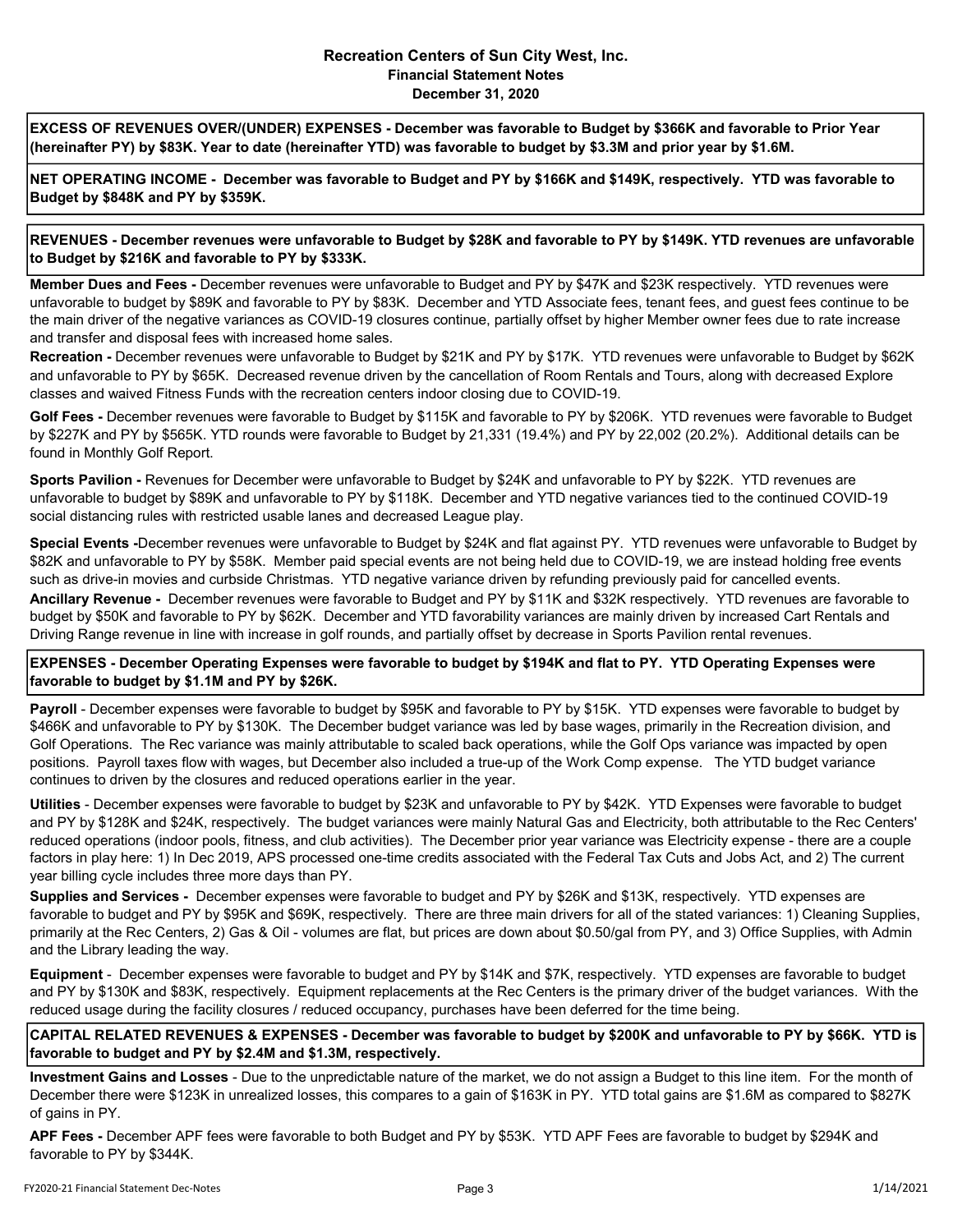Balance Sheets for months ending November 30, 2020 and June 30, 2020

|                                                                       |                               | December 2020         | <b>June 2020</b>      |
|-----------------------------------------------------------------------|-------------------------------|-----------------------|-----------------------|
|                                                                       | <b>ASSETS</b>                 |                       |                       |
| <b>Current Assets</b>                                                 |                               |                       |                       |
| Cash and Cash Equivalents                                             |                               | \$<br>7,010,557       | \$<br>12,326,285      |
| Accounts Receivable (net)                                             |                               | 209,386               | 288,465               |
| Notes Receivable-Clubs & Other                                        |                               | 739,548               | 884,095               |
| Inventories                                                           |                               | 193,107               | 222,631               |
| <b>Prepaid and Other Assets</b>                                       |                               | 194,467               | 350,918               |
| <b>Total Current Assets</b>                                           |                               | 8,347,066             | 14,072,394            |
| <b>Board Reserve Funds</b>                                            |                               | 28,716,291            | 27,246,776            |
| <b>Fixed Assets</b>                                                   |                               |                       |                       |
| Land & Building                                                       |                               | 104,403,650           | 101,896,242           |
| Furniture, Fixtures & Equipment                                       |                               | 22, 157, 162          | 20,206,508            |
| Vehicles                                                              |                               | 1,746,949             | 1,638,752             |
| <b>Fixed Assets</b>                                                   |                               | 128,307,762           | 123,741,502           |
| <b>Accumulated Depreciation</b><br><b>Fixed Assets-Net Book Value</b> |                               | (80, 494, 732)        | (79,275,464)          |
|                                                                       |                               | 47,813,030            | 44,466,039            |
| <b>Construction in Progress</b><br><b>Total Fixed Assets</b>          |                               | 256,446<br>48,069,476 | 893,920<br>45,359,958 |
|                                                                       |                               |                       |                       |
| <b>Total Assets</b>                                                   |                               | 85, 132, 833          | \$<br>86,679,128      |
|                                                                       | <b>LIABILITIES AND EQUITY</b> |                       |                       |
| <b>Liabilities</b>                                                    |                               |                       |                       |
| Accounts Payable-Trade & Other                                        |                               | \$<br>476,169         | \$<br>923,566         |
| <b>Payroll Related Liabilities</b>                                    |                               | 969,058               | 1,251,428             |
| Association Events & Other Program Payables                           |                               | 228,908               | 375,366               |
| <b>Charter Clubs Payables</b>                                         |                               | 43,893                | 41,193                |
| Notes Payable                                                         |                               |                       | 2,245,716             |
| Deferred Membership Dues/Fees & Golf Revenues                         |                               | 6,325,799             | 6,941,794             |
| <b>Total Liabilities</b>                                              |                               | 8,043,827             | 11,779,063            |
| <b>Members' Equity</b>                                                |                               |                       |                       |
| <b>Retained Earnings</b>                                              |                               | 45,768,559            | 42,617,907            |
| <b>Retained Earnings - Encumbrance</b>                                |                               | 2,541,947             | 2,541,947             |
| Retained Earnings - Repair & Replacement Rqmt                         |                               | 25,447,858            | 25,447,858            |
| <b>Retained Earnings - Future Capital Requirements</b>                |                               | 1,141,700             | 1,141,700             |
| Surplus (Deficit)                                                     |                               | 2,188,942             | 3,150,653             |
| <b>Total Equity</b>                                                   |                               | 77,089,007            | 74,900,065            |
| <b>Total Liabilities and Equity</b>                                   |                               | \$<br>85,132,833      | \$<br>86,679,128      |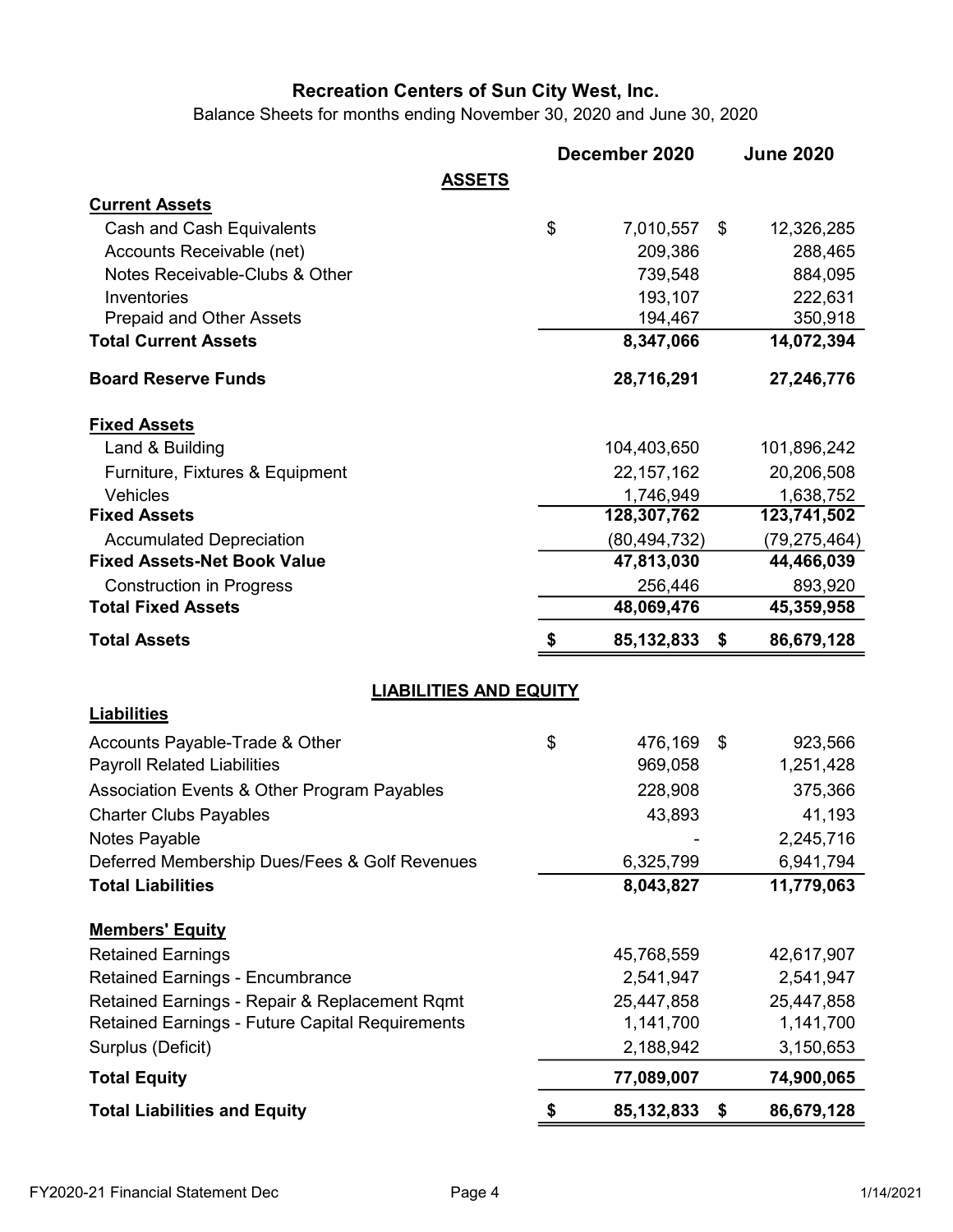Statement of Cash Flows

|                                                                                                            | <b>Six Months Ended</b><br>December 2020 | <b>Fiscal Year Ended</b><br><b>June 2020</b> |               |  |
|------------------------------------------------------------------------------------------------------------|------------------------------------------|----------------------------------------------|---------------|--|
| CASH FLOWS FROM OPERATING ACTIVITIES                                                                       |                                          |                                              |               |  |
| Excess of revenues over expenses                                                                           | \$<br>2,188,942 \$                       |                                              | 3,081,831     |  |
| Adjustments to reconcile excess of revenues over<br>expenses to net cash provided by operating activities: |                                          |                                              |               |  |
| Depreciation and amortization                                                                              | 1,903,295                                |                                              | 3,662,950     |  |
| (Gain) / Loss on Disposals of Fixed Assets                                                                 | (27, 575)                                |                                              | 53,104        |  |
| Net (Gains) / Loss on Investments                                                                          | (1,621,768)                              |                                              | (1,088,840)   |  |
| Asset Preservation & Facility Investment Fees                                                              | (2,327,500)                              |                                              | (3,995,800)   |  |
| <b>Reserve for Uncollectible Accounts</b>                                                                  |                                          |                                              | 15,000        |  |
| Increase (decrease) in cash resulting from changes in                                                      |                                          |                                              |               |  |
| Receivables (net)                                                                                          | 223,625                                  |                                              | (104, 487)    |  |
| Inventories                                                                                                | 29,525                                   |                                              | 13,256        |  |
| Prepaid expenses and other assets                                                                          | 156,451                                  |                                              | (41, 584)     |  |
| Accounts payable and accrued expenses                                                                      | (3, 119, 241)                            |                                              | 2,528,179     |  |
| Deferred income                                                                                            | (615, 995)                               |                                              | 218,635       |  |
| Net cash provided by (used in) operating activities                                                        | (3,210,243)                              |                                              | 4,342,245     |  |
| CASH FLOWS FROM INVESTING ACTIVITIES                                                                       |                                          |                                              |               |  |
| Purchase of land improvements, buildings and equipment                                                     | (4, 586, 937)                            |                                              | (4, 164, 886) |  |
| Proceeds from Disposal of Fixed Assets                                                                     | 1,700                                    |                                              |               |  |
| Asset Preservation & Facility Investment Fees                                                              | 2,327,500                                |                                              | 3,995,800     |  |
| Cash Flow Funding Transfer (to) / from Reserves (Net)                                                      | 657,217                                  |                                              | (49, 697)     |  |
| Net (purchase) redemption of investments                                                                   | (504, 964)                               |                                              | (599, 698)    |  |
| Net cash provided by (used in) investing activities                                                        | (2, 105, 484)                            |                                              | (818, 482)    |  |
| NET INCREASE (DECREASE) IN CASH AND CASH EQUIVALENTS                                                       | (5,315,728)                              |                                              | 3,523,763     |  |
| CASH AND CASH EQUIVALENTS, BEGINNING OF PERIOD                                                             | 12,326,285                               |                                              | 8,802,521     |  |
| CASH AND CASH EQUIVALENTS, END OF PERIOD                                                                   | \$<br>7,010,557                          | \$                                           | 12,326,285    |  |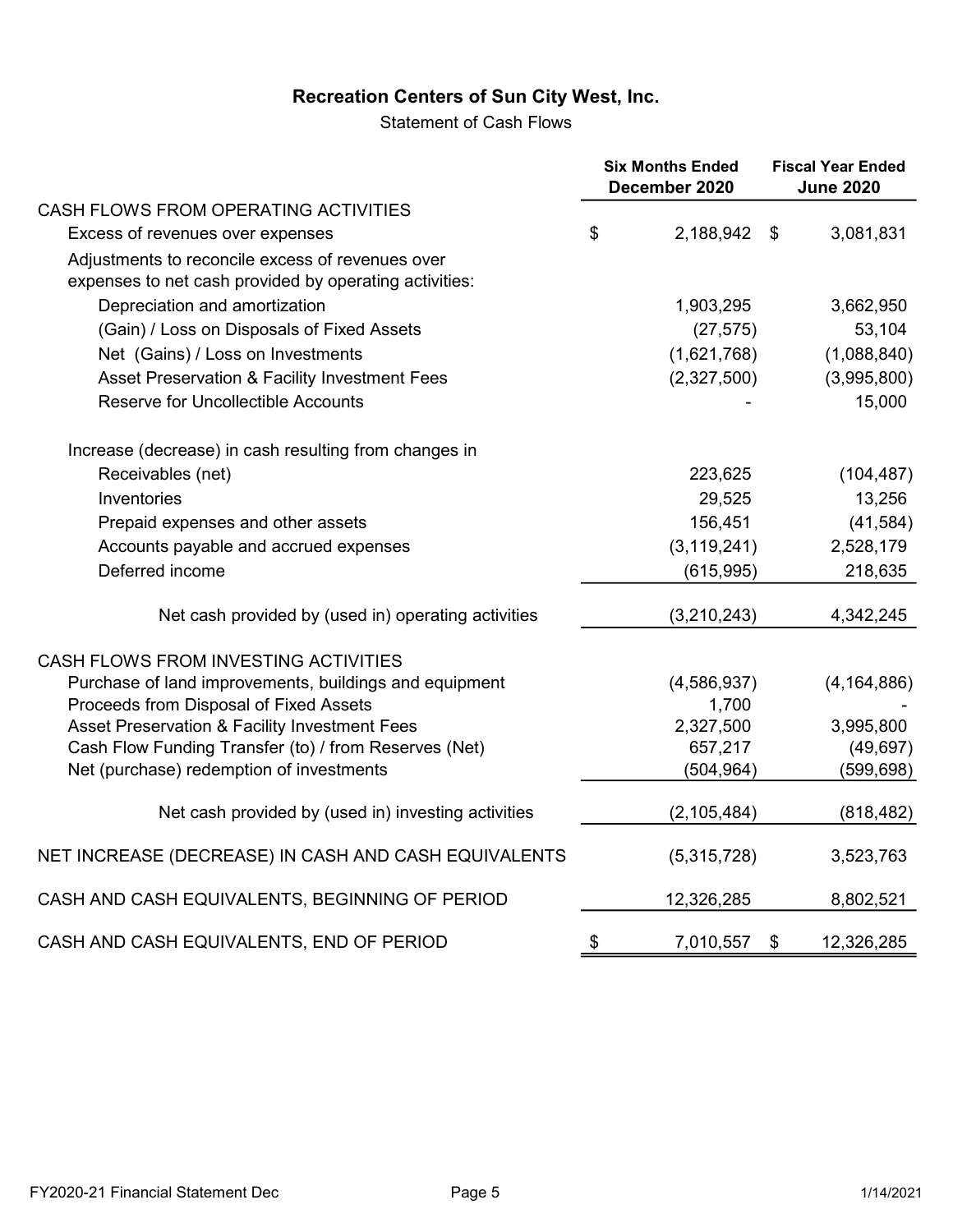Cash and Investment Balances

| <b>Account</b>                                                |              | December 2020 | % Total | <b>June 2020</b> | % Total | Change                  |
|---------------------------------------------------------------|--------------|---------------|---------|------------------|---------|-------------------------|
| <b>General Fund</b><br><b>Total Cash and Cash Equivalents</b> |              | 7,010,557     | 100.00% | 12,326,285       | 100.00% | (5,315,728)             |
|                                                               |              |               |         |                  |         |                         |
| <b>Reserve Fund</b>                                           |              |               |         |                  |         |                         |
| JP Morgan Investments                                         |              |               |         |                  |         |                         |
| <b>Money Market</b>                                           |              |               | 0.00%   | 1,250,879        | 4.59%   | (1,250,879)             |
| <b>Certificates of Deposit</b>                                |              | 3,109,201     | 10.83%  | 2,504,552        | 9.19%   | 604,649                 |
| <b>Total JP Morgan Investments</b>                            |              | 3,109,201     | 10.83%  | 3,755,430        | 13.78%  | (646, 230)              |
| <b>Vanguard Investments</b>                                   |              |               |         |                  |         |                         |
| <b>Core Bond Fund Admiral</b>                                 | <b>VCOBX</b> | 4,312,972     | 15.02%  | 3,070,033        | 11.27%  | 1,242,939               |
| Intermediate-Term Bond Index Adm                              | <b>VBILX</b> | 2,587,294     | 9.01%   |                  | 0.00%   | 2,587,294               |
| Intermediate-Term Inv Grade Bond Adm                          | <b>VFIDX</b> | 4,312,092     | 15.02%  | 3,318,104        | 12.18%  | 993,987                 |
| Long-Term Inv Grade Bond Adm                                  | <b>VWETX</b> | 2,561,287     | 8.92%   | 1,685,533        | 6.19%   | 875,754                 |
| Short-Term Bond Index Adm                                     | <b>VBIRX</b> | 1,255,686     | 4.37%   |                  | 0.00%   | 1,255,686               |
| Short-Term Inv Grade Bond Adm                                 | <b>VFSUX</b> | 4,045,161     | 14.09%  | 2,593,112        | 9.52%   | 1,452,049               |
| <b>Total Bond Market Index Fund Adm</b>                       | <b>VBTLX</b> | 3,761,367     | 13.10%  | 3,541,218        | 13.00%  | 220,149                 |
| <b>Extended Market Index Fund Adm</b>                         | <b>VEXAX</b> |               | 0.00%   | 1,991,474        | 7.31%   | (1,991,474)             |
| 500 Index Fund Adm                                            | <b>VFIAX</b> |               | 0.00%   | 4,513,715        | 16.57%  | (4, 513, 715)           |
| <b>Total Stock Market Index Adm</b>                           | <b>VTSAX</b> | 1,618,733     | 5.64%   |                  | 0.00%   | 1,618,733               |
| <b>Total International Stock Index Adm</b>                    | <b>VTIAX</b> | 1,152,498     | 4.01%   | 2,778,155        | 10.20%  | (1,625,657)             |
| <b>Total Vanguard Investments</b>                             |              | 25,607,090    | 89.17%  | 23,491,345       | 86.22%  | 2,115,745               |
| <b>Total Reserve Funds</b>                                    |              | 28,716,291    | 100.00% | 27,246,776       | 100.00% | 1,469,515               |
|                                                               |              |               |         |                  |         |                         |
| <b>TOTAL FUNDS</b>                                            |              | 35,726,848    |         | 39,573,061       |         | (3,846,213)             |
| <b>Vanguard Investment Activity</b>                           |              | FY2020-21 YTD |         | FY2019-20        |         | <b>Inception (FY15)</b> |
| <b>Beginning Balance</b>                                      |              | 23,491,345    |         | 21,838,201       |         |                         |
| <b>Investment Transfers-In</b>                                |              |               |         |                  |         | 18,250,000              |
| <b>Investment Earnings</b>                                    |              | 509,057       |         | 592,886          |         | 2,740,470               |
| <b>Advisor Fees</b>                                           |              | (15,081)      |         | (28, 581)        |         | (152, 130)              |
| <b>Realized Gains (Losses)</b>                                |              | 3,076,067     |         | 287,813          |         | 3,343,655               |
| Un-Realized Gains (Losses) ***                                |              | (1,454,298)   |         | 801,026          |         | 1,425,095               |
| <b>Ending Balance</b>                                         |              | 25,607,090    |         | 23,491,345       |         | 25,607,090              |
|                                                               |              |               |         |                  |         |                         |

\*\*\* Unrealized Gains (Losses) are the difference between the basis (cost) of Investments & the market value at any point in time. Reserves Funds are invested based on a long-term investment strategy (Fi12) and over time Unrealized Gains (Losses) have historically fluctuated both up and down depending on the time period measured (e.g. monthly, annually, since inception).

Unrealized Gains (Losses) are recorded due to accounting rules which produce "Paper" gains/(losses), Realized Gains/(losses) occur at the time investments are sold.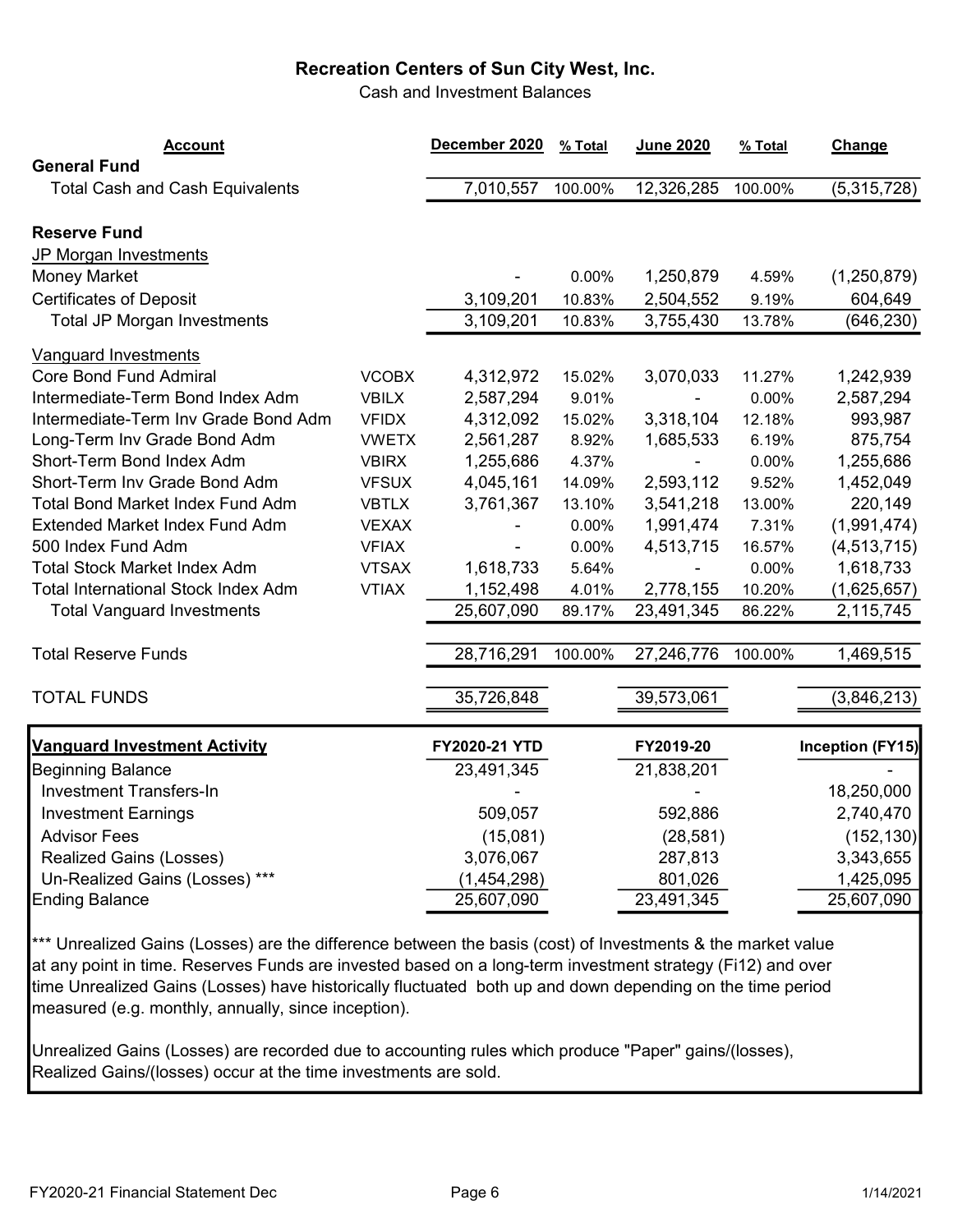

Asset Preservation Fees & Capital Expenditures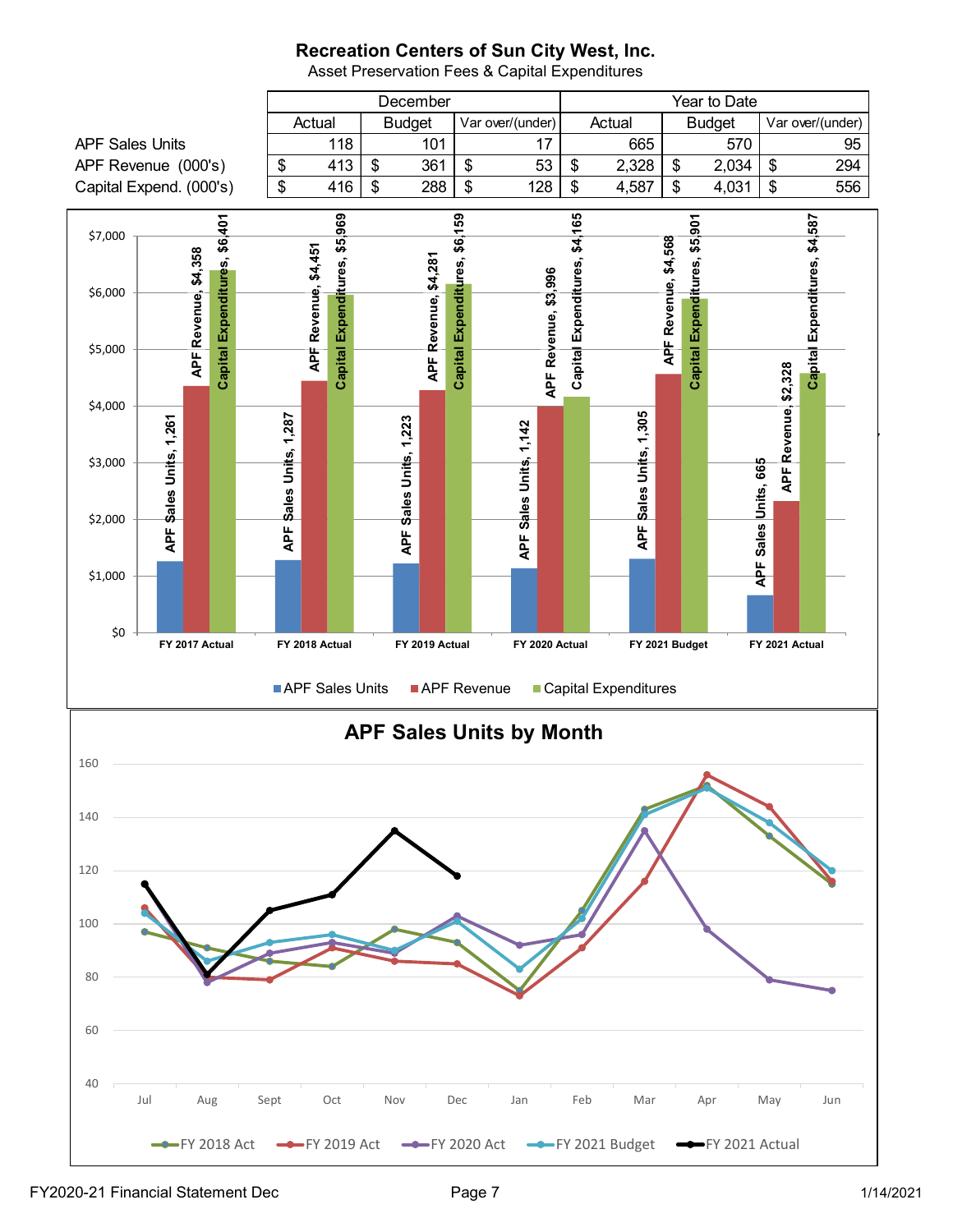Summary Item Purchases and Counts of Various Products

| <b>Fiscal Year</b>                  | Rate                             | Jul                 | Aug                 | Sep                   | Oct                                | <b>Nov</b>                         | <b>Dec</b>      | Jan                   | Feb                               | Mar             | Apr                              | May             | Jun             | <b>Total</b>                           | <b>YTD</b>      | $%$ YTD |
|-------------------------------------|----------------------------------|---------------------|---------------------|-----------------------|------------------------------------|------------------------------------|-----------------|-----------------------|-----------------------------------|-----------------|----------------------------------|-----------------|-----------------|----------------------------------------|-----------------|---------|
|                                     |                                  |                     |                     |                       |                                    |                                    |                 |                       |                                   |                 |                                  |                 |                 |                                        |                 |         |
| <b>Golf - Unlimited Card Sales</b>  |                                  |                     |                     |                       |                                    |                                    |                 |                       |                                   |                 |                                  |                 |                 |                                        |                 |         |
| FY 2018-19                          | \$3,125                          | 5 <sup>7</sup><br>6 | $\overline{2}$      | 10<br>$\overline{17}$ | $\overline{28}$<br>$\overline{25}$ | $\overline{13}$<br>$\overline{18}$ | 11<br>15        | 11<br>$\overline{12}$ | $\overline{7}$<br>$\overline{12}$ | 12<br>10        | $\overline{5}$<br>$\overline{2}$ | 9               | 4               | 117                                    | 69              | 59%     |
| FY 2019-20                          | \$3,125                          | $\overline{5}$      | $\overline{4}$      | 13                    | $\overline{27}$                    | $\overline{18}$                    | $\overline{13}$ | $\overline{12}$       | $\overline{7}$                    | 11              | 4                                | 6<br>8          | 11<br>6         | 138                                    | 85              | 62%     |
| FY 2020-21 Bud                      | \$3,350                          | $\overline{4}$      | $\overline{2}$<br>9 | 6                     | $\overline{23}$                    | $\overline{21}$                    | $\overline{17}$ |                       |                                   |                 |                                  |                 |                 | 124                                    | 76              | 61%     |
| FY 2020-21                          | \$3,350                          |                     |                     |                       |                                    |                                    |                 |                       |                                   |                 |                                  |                 |                 | 80                                     | 80              | 100%    |
|                                     |                                  |                     |                     |                       |                                    |                                    |                 |                       |                                   |                 |                                  |                 |                 | % of Budget YTD<br>% of Prior Year YTD |                 | 105%    |
| <b>Kachina Golf Card Sales</b>      |                                  |                     |                     |                       |                                    |                                    |                 |                       |                                   |                 |                                  |                 |                 |                                        |                 | 94%     |
| FY 2018-19                          | 895<br>\$                        | $\overline{12}$     | $\overline{23}$     | 55                    | 124                                | 86                                 | 52              | 69                    | 32                                | $\overline{26}$ | $\overline{25}$                  | 18              | 14              | 536                                    | 352             | 66%     |
| FY 2019-20                          | 895<br>\$                        | $\overline{13}$     | $\overline{23}$     | 48                    | 123                                | 82                                 | 62              | 66                    | $\overline{42}$                   | $\overline{24}$ | $\overline{5}$                   | $\overline{12}$ | $\overline{25}$ | 525                                    | 351             | 67%     |
| FY 2020-21 Bud                      | 895<br>\$                        | $\overline{14}$     | $\overline{21}$     | 52                    | 114                                | 80                                 | 54              | 62                    | 33                                | $\overline{28}$ | $\overline{18}$                  | $\overline{19}$ | 9               | 503                                    | 334             | 66%     |
| FY 2020-21                          | \$<br>895                        | $\overline{11}$     | $\overline{19}$     | $\overline{40}$       | 86                                 | 125                                | $\overline{78}$ |                       |                                   |                 |                                  |                 |                 | 359                                    | 359             | 100%    |
|                                     |                                  |                     |                     |                       |                                    |                                    |                 |                       |                                   |                 |                                  |                 |                 | % of Budget YTD                        |                 | 107%    |
|                                     |                                  |                     |                     |                       |                                    |                                    |                 |                       |                                   |                 |                                  |                 |                 | % of Prior Year YTD                    |                 | 102%    |
| <b>Coyote Golf Card Sales</b>       |                                  |                     |                     |                       |                                    |                                    |                 |                       |                                   |                 |                                  |                 |                 |                                        |                 |         |
| FY 2018-19                          | 325<br>\$                        | $\overline{4}$      | 10                  | 24                    | 152                                | 160                                | $\overline{72}$ | 112                   | 29                                | 26              | 26                               | 12              | $\overline{7}$  | 634                                    | 422             | 67%     |
| FY 2019-20                          | 325<br>\$                        | $\overline{4}$      | $\overline{11}$     | $\overline{23}$       | 130                                | 156                                | 95              | $\frac{114}{114}$     | $\overline{31}$                   | $\overline{25}$ | $\overline{3}$                   | $\overline{13}$ | $\overline{20}$ | 625                                    | 419             | 67%     |
| FY 2020-21 Bud                      | 325<br>$\boldsymbol{\mathsf{S}}$ | $\overline{4}$      | $\overline{13}$     | $\overline{24}$       | 143                                | $\frac{175}{2}$                    | 76              | 100                   | $\overline{32}$                   | $\overline{33}$ | $\overline{20}$                  | 9               | $\overline{5}$  | 632                                    | 434             | 69%     |
| FY 2020-21                          | \$<br>325                        | 13                  | $\overline{5}$      | $\overline{17}$       | 75                                 | $\overline{143}$                   | 140             |                       |                                   |                 |                                  |                 |                 | 393                                    | 393             | 100%    |
|                                     |                                  |                     |                     |                       |                                    |                                    |                 |                       |                                   |                 |                                  |                 |                 | % of Budget YTD                        |                 | 91%     |
|                                     |                                  |                     |                     |                       |                                    |                                    |                 |                       |                                   |                 |                                  |                 |                 | % of Prior Year YTD                    |                 | 94%     |
| <b>CNP Frequent Play Card Sales</b> |                                  |                     |                     |                       |                                    |                                    |                 |                       |                                   |                 |                                  |                 |                 |                                        |                 |         |
| FY 2018-19                          | \$1,400                          | $\overline{0}$      | $\mathbf 0$         | $\mathbf 1$           | 3                                  | $\pmb{0}$                          | $\mathsf{O}$    | $\overline{1}$        | $\Omega$                          | $\mathbf{0}$    | $\mathbf 0$                      | 0               | $\mathbf 0$     | $5\phantom{.0}$                        | $\overline{4}$  | 80%     |
| FY 2019-20                          | \$1,400                          | $\overline{0}$      | $\overline{0}$      | $\mathbf{1}$          | $\overline{2}$                     | $\overline{0}$                     | $\overline{0}$  | $\mathbf{1}$          | $\overline{0}$                    | $\overline{0}$  | $\overline{0}$                   | $\overline{0}$  | $\overline{0}$  | $\overline{4}$                         | $\mathbf{3}$    | 75%     |
| FY 2020-21 Bud                      | \$1,400                          | $\mathbf 0$         | $\mathbf{1}$        | $\mathbf{1}$          | $\mathbf 1$                        | $\pmb{0}$                          | $\mathsf 0$     | $\mathbf{1}$          | 0                                 | $\mathbf 0$     | $\mathbf 0$                      | 0               | $\mathbf{0}$    | $\overline{4}$                         | $\mathbf{3}$    | 75%     |
| FY 2020-21                          | \$1,400                          | $\mathbf{0}$        | $\mathbf{1}$        | $\overline{0}$        | $\overline{2}$                     | $\overline{3}$                     | $\overline{2}$  |                       |                                   |                 |                                  |                 |                 | 8                                      | 8               | 100%    |
|                                     |                                  |                     |                     |                       |                                    |                                    |                 |                       |                                   |                 |                                  |                 |                 | % of Budget YTD                        |                 | 267%    |
|                                     |                                  |                     |                     |                       |                                    |                                    |                 |                       |                                   |                 |                                  |                 |                 | % of Prior Year YTD                    |                 | 267%    |
| <b>Twilight Golf Card Sales</b>     |                                  |                     |                     |                       |                                    |                                    |                 |                       |                                   |                 |                                  |                 |                 |                                        |                 |         |
| FY 2018-19                          | \$1,200                          | $\mathbf 0$         | $\mathbf 0$         | $\overline{a}$        | $\overline{11}$                    | 6                                  | $\pmb{0}$       | $\overline{4}$        | 0                                 | $\mathbf 0$     | 3                                | 3               | $\overline{2}$  | 31                                     | 19              | 61%     |
| FY 2019-20                          | \$1,200                          | $\mathsf{O}$        | $\mathbf{1}$        | 3                     | 8                                  | 10                                 | $\overline{3}$  | $\overline{4}$        | $\Omega$                          | $\overline{0}$  | $\overline{0}$                   | $\overline{3}$  | $\overline{4}$  | 36                                     | 25              | 69%     |
| FY 2020-21 Bud                      | \$1,250                          | $\mathbf 0$         | $\mathbf 0$         | $\overline{a}$        | 9                                  | $\overline{7}$                     | $\mathbf{1}$    | 3                     | $\Omega$                          | $\mathbf{1}$    | 3                                | 3               | $\mathbf{1}$    | 29                                     | 20              | 69%     |
| FY 2020-21                          | 1,250<br>\$                      | $\overline{2}$      | $\overline{3}$      | $\mathbf{1}$          | $\overline{3}$                     | $\overline{9}$                     | $\overline{9}$  |                       |                                   |                 |                                  |                 |                 | $\overline{27}$                        | $\overline{27}$ | 100%    |
|                                     |                                  |                     |                     |                       |                                    |                                    |                 |                       |                                   |                 |                                  |                 |                 | % of Budget YTD                        |                 | 133%    |
|                                     |                                  |                     |                     |                       |                                    |                                    |                 |                       |                                   |                 |                                  |                 |                 | % of Prior Year YTD                    |                 | 108%    |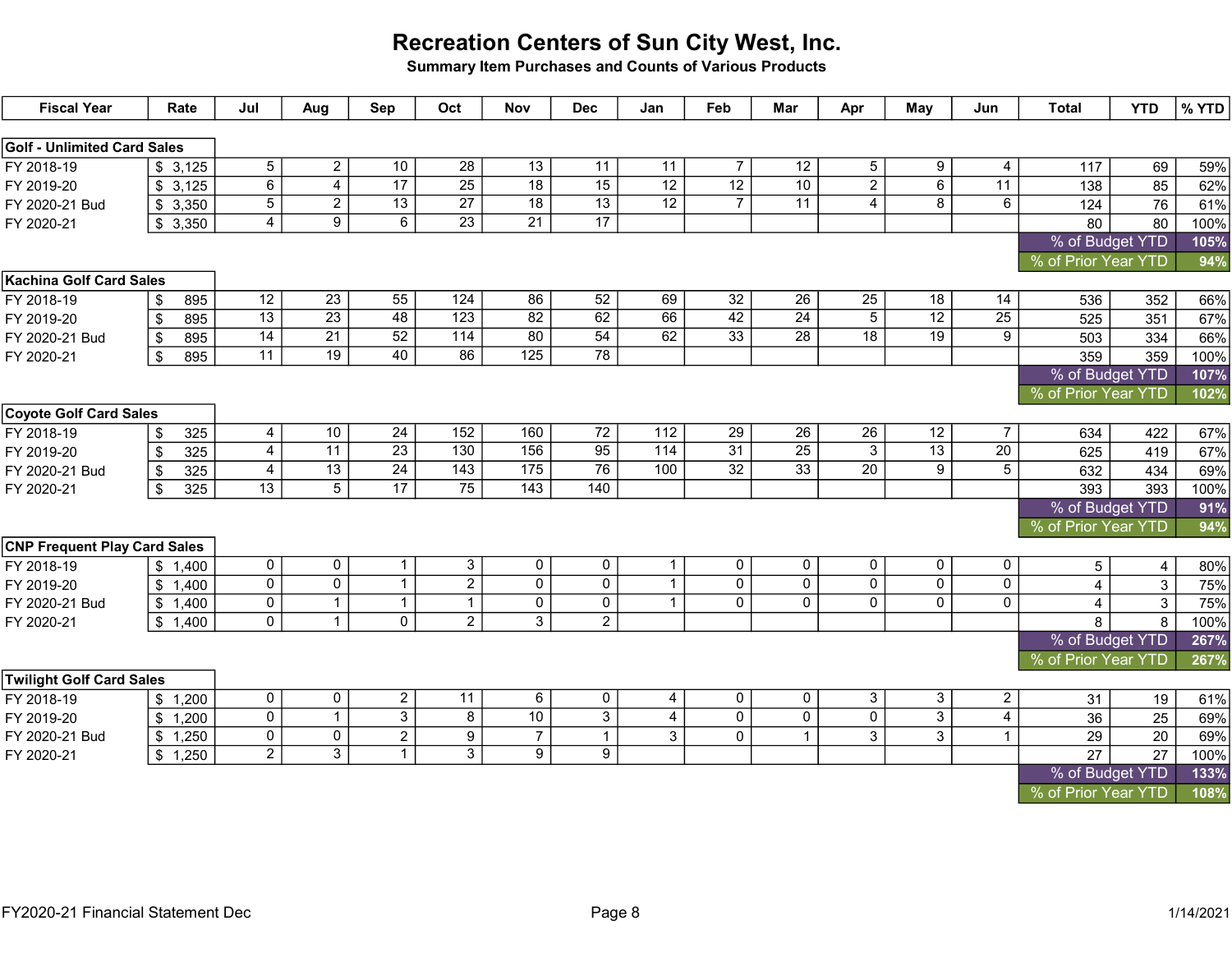Summary Item Purchases and Counts of Various Products

| <b>Fiscal Year</b>                              | Rate                             | Jul                              | Aug                              | Sep                              | Oct                              | Nov                              | <b>Dec</b>            | Jan                   | Feb                   | Mar                   | Apr                       | May                   | Jun              | <b>Total</b>            | <b>YTD</b> | % YTD |
|-------------------------------------------------|----------------------------------|----------------------------------|----------------------------------|----------------------------------|----------------------------------|----------------------------------|-----------------------|-----------------------|-----------------------|-----------------------|---------------------------|-----------------------|------------------|-------------------------|------------|-------|
| Range Ball Key Sales                            |                                  |                                  |                                  |                                  |                                  |                                  |                       |                       |                       |                       |                           |                       |                  |                         |            |       |
| FY 2018-19                                      | $\boldsymbol{\mathsf{\$}}$<br>90 | $\overline{51}$                  | 42                               | 84                               | $\overline{142}$                 | 185                              | 152                   | $\overline{133}$      | $\overline{137}$      | $\overline{132}$      | 117                       | 86                    | 75               | 1,336                   | 656        | 49%   |
| FY 2019-20                                      | $\sqrt[6]{\frac{1}{2}}$<br>90    | $\overline{47}$                  | $\overline{54}$                  | $\overline{74}$                  | $\overline{145}$                 | $\overline{185}$                 | $\overline{178}$      | 254                   | $\overline{221}$      | $\overline{192}$      | 100                       | 164                   | $\overline{116}$ | 1,730                   | 683        | 39%   |
| FY 2020-21 Bud                                  | \$90/\$99                        | $\overline{38}$                  | $\overline{47}$                  | 64                               | 189                              | $\overline{185}$                 | 141                   | $\overline{148}$      | $\overline{139}$      | $\overline{142}$      | $\overline{113}$          | $\overline{77}$       | $\overline{58}$  | 1,341                   | 664        | 50%   |
| FY 2020-21                                      | \$90/\$99                        | $\overline{98}$                  | $\overline{100}$                 | $\overline{136}$                 | $\overline{173}$                 | $\overline{213}$                 | $\overline{229}$      |                       |                       |                       |                           |                       |                  | 949                     | 949        | 100%  |
|                                                 |                                  |                                  |                                  |                                  |                                  |                                  |                       |                       |                       |                       |                           |                       |                  | % of Budget YTD         |            | 143%  |
|                                                 |                                  |                                  |                                  |                                  |                                  |                                  |                       |                       |                       |                       |                           |                       |                  | % of Prior Year YTD     |            | 139%  |
|                                                 |                                  |                                  |                                  |                                  |                                  |                                  |                       |                       |                       |                       |                           |                       |                  |                         |            |       |
| Members (with No Golf Card)                     |                                  |                                  |                                  |                                  |                                  |                                  |                       |                       |                       |                       |                           |                       |                  | Average                 |            |       |
| FY 2018-19                                      |                                  | 29,517                           | 29,582                           | 29,628                           | 29,716                           | 29,646                           | 29,835                | 30,087                | 30,300                | 30,488                | 30,767                    | 31,039                | 31,160           | 30,147                  |            |       |
| FY 2019-20                                      |                                  | 31,028                           | 30,077                           | 30,082                           | 30,337                           | 30,501                           | 30,585                | 30,801                | 30,872                | 31,127                | 31,299                    | 31,211                | 31,163           | 30,757                  |            |       |
| FY 2020-21                                      |                                  | 31,317                           | 31,021                           | 31,043                           | 31,044                           | 31,257                           | 31,230                |                       |                       |                       |                           |                       |                  | 31,152                  |            |       |
|                                                 |                                  |                                  |                                  |                                  |                                  |                                  |                       |                       |                       |                       |                           |                       |                  |                         |            |       |
| <b>Unlimited Golf Card Holders</b>              |                                  |                                  |                                  |                                  |                                  |                                  |                       |                       |                       |                       |                           |                       |                  | Average                 |            |       |
| FY 2018-19                                      |                                  | 120                              | 121                              | 120                              | 116                              | 112                              | 113                   | $\frac{114}{114}$     | $\frac{115}{115}$     | 117                   | 117                       | 117                   | 117              | 117                     |            |       |
| FY 2019-20                                      |                                  | 118                              | 119                              | 128                              | 128                              | 130                              | $\overline{133}$      | 134                   | 137                   | 137                   | $\overline{137}$          | 139                   | 140              | 132                     |            |       |
| FY 2020-21                                      |                                  | 141                              | $\overline{141}$                 | 142                              | 143                              | 144                              | 144                   |                       |                       |                       |                           |                       |                  | 143                     |            |       |
|                                                 |                                  |                                  |                                  |                                  |                                  |                                  |                       |                       |                       |                       |                           |                       |                  |                         |            |       |
| Kachina Golf Card Holders                       |                                  |                                  |                                  |                                  |                                  |                                  |                       |                       |                       |                       |                           |                       |                  | Average                 |            |       |
| FY 2018-19                                      |                                  | 495                              | 496                              | 501                              | 510                              | 520                              | 524                   | $\overline{527}$      | 525                   | 522                   | 525                       | 525                   | 528              | 517                     |            |       |
| FY 2019-20                                      |                                  | 523                              | 523                              | 521                              | 518                              | 519                              | 521                   | 524                   | 530                   | 528                   | 521                       | 525                   | 523              | 523                     |            |       |
| FY 2020-21                                      |                                  | 523                              | 533                              | 547                              | $\overline{572}$                 | 583                              | 570                   |                       |                       |                       |                           |                       |                  | 555                     |            |       |
|                                                 |                                  |                                  |                                  |                                  |                                  |                                  |                       |                       |                       |                       |                           |                       |                  |                         |            |       |
| <b>Coyote Golf Card Holders</b>                 |                                  |                                  |                                  |                                  |                                  |                                  |                       |                       |                       |                       |                           |                       |                  | Average                 |            |       |
| FY 2018-19                                      |                                  | 613                              | 613                              | 610                              | 611                              | 606                              | 612                   | 625                   | 629                   | 623                   | 628                       | 631                   | 632              | 619                     |            |       |
| FY 2019-20                                      |                                  | 632                              | 629                              | 625                              | 621                              | 599                              | 610                   | 625                   | 628                   | 630                   | 621                       | 620                   | 628              | 622                     |            |       |
| FY 2020-21                                      |                                  | 631                              | 631                              | 636                              | 671                              | 677                              | 656                   |                       |                       |                       |                           |                       |                  | 650                     |            |       |
|                                                 |                                  |                                  |                                  |                                  |                                  |                                  |                       |                       |                       |                       |                           |                       |                  |                         |            |       |
| <b>CNP Freq Play Card Holders</b>               |                                  |                                  |                                  |                                  |                                  |                                  |                       |                       |                       |                       |                           |                       |                  | Average                 |            |       |
| FY 2018-19                                      |                                  | 3                                | $\overline{a}$                   | $\overline{2}$                   | $\overline{5}$                   | $\overline{5}$                   | $\overline{5}$        | 6                     | 6                     | 6                     | $\overline{5}$            | $\sqrt{5}$            | 5                | $\mathbf 5$             |            |       |
| FY 2019-20                                      |                                  | $\overline{5}$<br>$\overline{4}$ | $\overline{5}$<br>$\overline{5}$ | $\overline{5}$<br>$\overline{5}$ | $\overline{4}$<br>$\overline{5}$ | $\overline{4}$<br>$\overline{7}$ | $\overline{4}$        | $\overline{4}$        | 4                     | $\overline{4}$        | $\overline{4}$            | $\overline{4}$        | 4                | $\overline{\mathbf{r}}$ |            |       |
| FY 2020-21                                      |                                  |                                  |                                  |                                  |                                  |                                  | $\overline{9}$        |                       |                       |                       |                           |                       |                  | $6\phantom{a}$          |            |       |
|                                                 |                                  |                                  |                                  |                                  |                                  |                                  |                       |                       |                       |                       |                           |                       |                  |                         |            |       |
| <b>Twilight Golf Card Holders</b><br>FY 2018-19 |                                  |                                  |                                  |                                  |                                  | 26                               |                       |                       |                       |                       |                           |                       | 31               | Average                 |            |       |
| FY 2019-20                                      |                                  | 22<br>$\overline{31}$            | 22<br>$\overline{32}$            | 23<br>33                         | 26<br>$\overline{32}$            | $\overline{34}$                  | 26<br>$\overline{37}$ | 29<br>$\overline{36}$ | 29<br>$\overline{36}$ | 29<br>$\overline{36}$ | $30\,$<br>$\overline{36}$ | 28<br>$\overline{36}$ | $\overline{38}$  | 27<br>35                |            |       |
| FY 2020-21                                      |                                  | $\overline{37}$                  | 40                               | $\overline{38}$                  | 40                               | 40                               | 40                    |                       |                       |                       |                           |                       |                  | 39                      |            |       |
|                                                 |                                  |                                  |                                  |                                  |                                  |                                  |                       |                       |                       |                       |                           |                       |                  |                         |            |       |